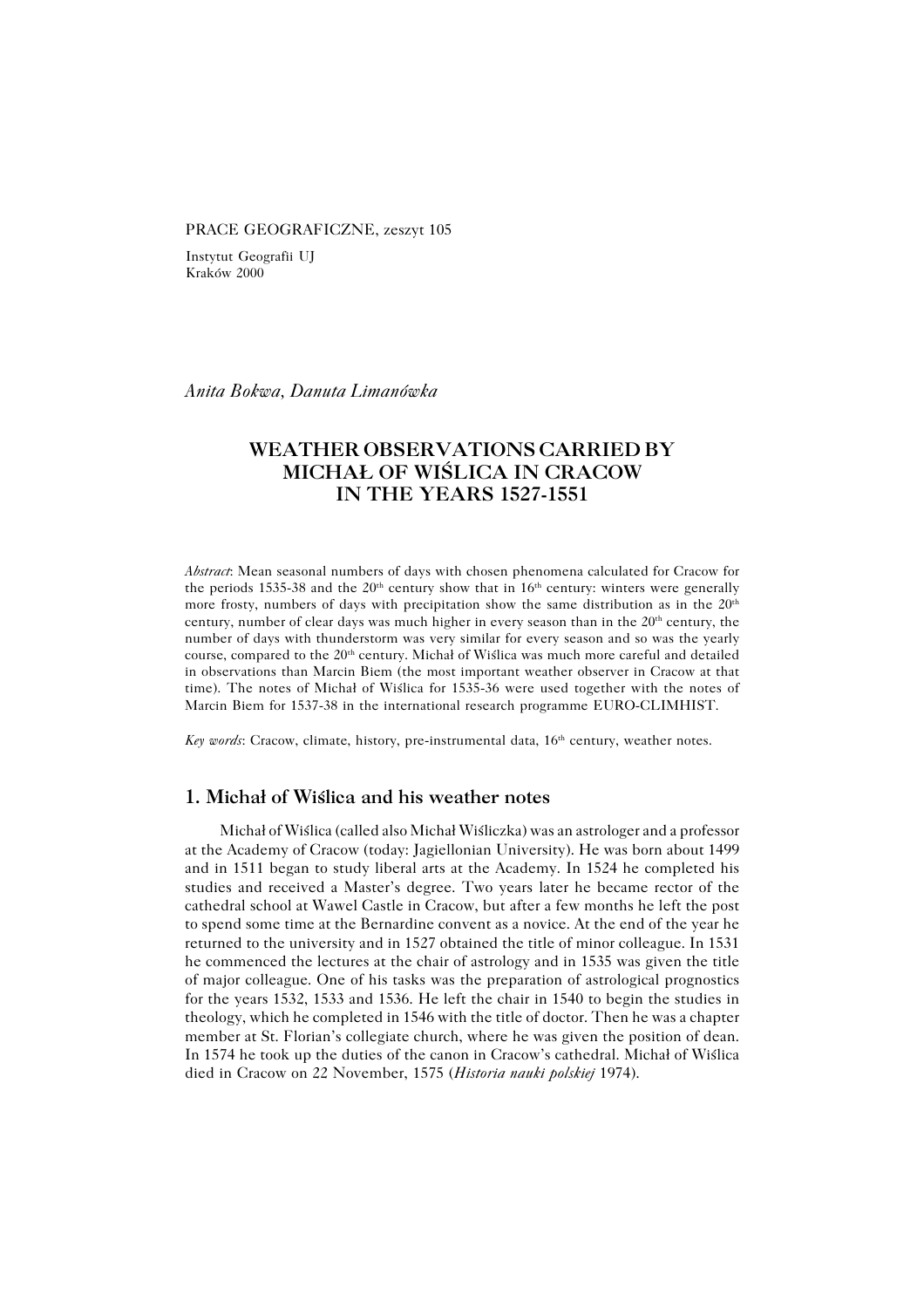In the years 1527−1551, weather observations were one of Michał of Wiślica's passions. Following the example of Marcin Biem, the most important weather observer in Cracow at that time (Limanówka 1996), he daily noted the weather conditions using some general Latin expressions. The notes were made on the margins and between the lines of the printed astrological calendars, specified in the references. As shown in Table 1, Michał of Wiślica's notes are the most complete for the years 1535−1538, so this period was taken for further analysis. Fortunately, Biem's notes are also almost complete for the period 1537−38, so we can compare the notes of both observers for those two years. This gives us a unique opportunity to verify the data quality, which is extremely important in case of pre−instrumental weather observations.

## **2. Numbers of days with chosen phenomena in Cracow in the periods 1535−38 and 1950−95**

Michał of Wiślica's notes considered air temperature, precipitation, cloudiness, wind speed, thunderstorms and fog. As no instruments were used, only numbers of days with chosen phenomena can be analysed. For the 4−year period the following indices are presented for months and seasons (Tab. 2 and Tab. 3):

- number of days with frost,
- number of days with precipitation,
- number of clear days,
- number of days with wind,
- number of days with thunderstorm.

Table 2 shows that the number of frosty days was decreasing during the winters, from 54 in the winter of 1535/36 to 39 in the one of 1537/38. The winter of 1537/38 was significantly longer than others and the days with frost were observed from November to March. Annual number of days with precipitation fluctuated from 82 (1538) to 135 (1537) and higher values were observed for 1535 and 1537 than for 1536 and 1538. In the yearly course the highest values occurred in summer or early autumn, with the exception of 1537 when 19 days with precipitation were observed in March. Annual numbers of clear days decrease constantly from 196 (1535) to 153 (1538) and so do the values for days with wind: from 180 in 1535 to 102 in 1538. Summer is the most windy season and it is also marked with the highest numbers of days with thunderstorms.

The comparison of the seasonal index values obtained for 1535−38 with the long-period values for the 20<sup>th</sup> century let us evaluate the severity or mildness of the weather conditions in Cracow at that time (Tab. 3). For the number of days with wind no comparison is included as it was not possible to evaluate wind velocity on the basis of very general notes. In the period of 1535−38 winters were generally more frosty than in the  $20<sup>th</sup>$  century and lasted longer. Numbers of days with precipitation show the same distribution in both cases, with the maximum in summer. The seasonal values for both periods are very similar, except in winter – in the  $16<sup>th</sup>$  century winters were drier. The number of clear days was much higher in the  $16<sup>th</sup>$  than in the  $20<sup>th</sup>$ century in every season, but in both cases the lowest values were noted for winter. The number of days with thunderstorm was very similar for every season and so was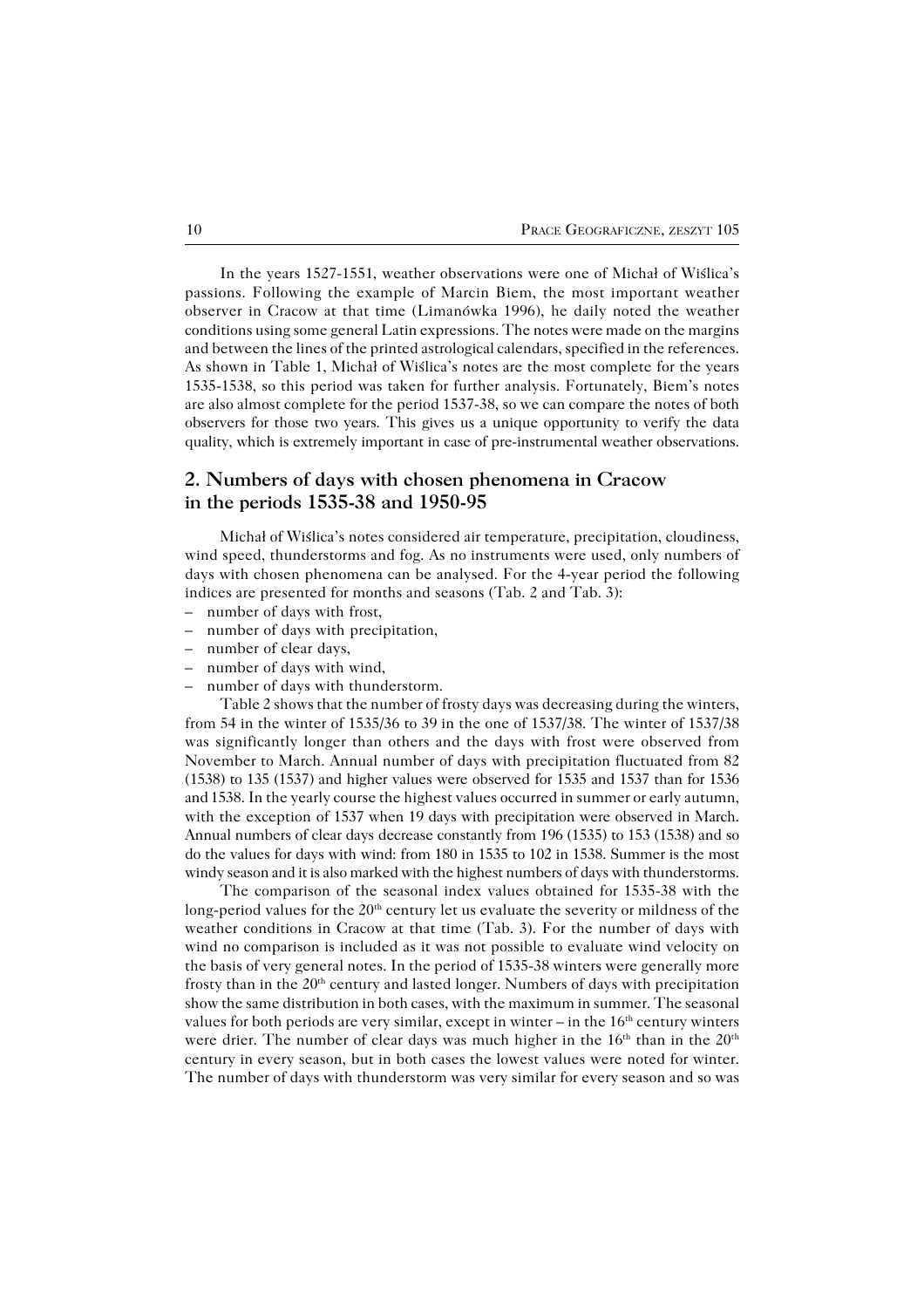|              |                 |              |      |      |     |      |                 |                |                |                 |           |      |                 |                | Tab. 1. Frequency (in %) of days with weather observations carried by Michał from Wislica in Cracow in the period of 1527-1551. |        |                |
|--------------|-----------------|--------------|------|------|-----|------|-----------------|----------------|----------------|-----------------|-----------|------|-----------------|----------------|---------------------------------------------------------------------------------------------------------------------------------|--------|----------------|
|              |                 |              |      |      |     |      |                 |                |                |                 |           |      |                 |                | Tab. 1. Częstość (w %) dni z obserwacjami pogody wykonywanymi przez Michała z Wiślicy w Krakowie w okresie 1527-1551.           |        |                |
| <b>Years</b> | Jan.            | Feb.         | Mar. | Apr. | May | Jun. | Jul.            | Aug.           | Sep.           | Oct.            | Nov.      | Dec. | Year            | <b>Spring</b>  | <b>Summer</b>                                                                                                                   | Autumn | Winter         |
| Lata         |                 | $\mathbf{I}$ | Ш    | IV   | V   | VI   | VII             | VIII           | IX             | $\mathbf{x}$    | <b>XI</b> | XII  | Rok             | Wiosna         | Lato                                                                                                                            | Jesień | Zima           |
| 1527         |                 |              |      | 20   |     | 3    | 3               |                |                |                 |           |      | $\overline{2}$  | 6              | $\overline{2}$                                                                                                                  | 0      | $\Omega$       |
| 1531         |                 |              |      |      |     |      | 6               | 26             |                |                 | 17        |      | $\overline{4}$  | 0              | 11                                                                                                                              | 5      | $\Omega$       |
| 1534         |                 |              |      |      |     |      |                 |                |                | 81              | 100       | 100  | $\overline{23}$ | 0              | $\mathbf{0}$                                                                                                                    | 60     | $\mathbf{0}$   |
| 1535         | 100             | 75           | 100  | 90   | 100 | 90   | 100             | 100            | 93             | 100             | 100       | 90   | 95              | 97             | 97                                                                                                                              | 98     | 92             |
| 1536         | 100             | 100          | 100  | 100  | 100 | 100  | 100             | 100            | 100            | 100             | 100       | 100  | 100             | 100            | 100                                                                                                                             | 100    | 97             |
| 1537         | 100             | 100          | 100  | 100  | 100 | 100  | 100             | 100            | 100            | 100             | 100       | 100  | 100             | 100            | 100                                                                                                                             | 100    | 100            |
| 1538         | 100             | 100          | 100  | 100  | 100 | 100  | 100             | 100            | 100            | 100             | 100       | 45   | 95              | 100            | 100                                                                                                                             | 100    |                |
| 1539         |                 |              |      |      |     |      |                 |                |                |                 |           |      |                 | 0              | 0                                                                                                                               | 0      | 15             |
| 1540         | 22              | 21           | 16   | 17   | 19  | 20   | 10              | 10             | $\overline{7}$ | 16              | 20        | 16   | 16              | 17             | $\overline{13}$                                                                                                                 | 14     | 14             |
| 1541         | 6               | 21           | 6    | 6    | 10  | 13   | 19              | 10             | $\overline{7}$ |                 | 10        | 19   | 11              | 8              | 14                                                                                                                              | 5      | 14             |
| 1542         | 6               |              | 6    | 3    |     | 10   | 3               | 6              | 10             | 3               | 3         |      | 4               | 3              | 6                                                                                                                               | 5      | 9              |
| 1543         |                 |              |      |      |     | 3    | 3               |                |                | $\overline{22}$ |           | 3    | 3               | 0              | $\overline{2}$                                                                                                                  | 8      | $\mathbf{0}$   |
| 1546         |                 |              |      |      |     | 63   | $\overline{32}$ | 68             | 33             |                 |           |      | 16              | $\overline{0}$ | 54                                                                                                                              | 11     |                |
| 1547         | 19              | 71           | 64   | 20   | 64  | 30   | 6               | 52             | 37             | 19              | 20        | 29   | 36              | 50             | 29                                                                                                                              | 25     | 29             |
| 1548         | 87              | 53           | 39   | 57   | 22  | 27   | 6               | 3              | 13             | 13              | 3         | 45   | 31              | 39             | 12                                                                                                                              | 10     | 57             |
| 1549         | 10              | 21           | 32   | 23   | 3   |      |                 |                |                |                 |           |      |                 | 19             | 0                                                                                                                               | 0      | 25             |
| 1550         | 10              |              |      |      |     | 6    | 6               | 6              | 10             | 3               |           |      | 3               | 0              | 6                                                                                                                               | 4      | 3              |
| 1551         | $\overline{13}$ |              |      |      |     | 3    | 6               | $\overline{3}$ |                |                 |           |      | $\overline{2}$  | 0              | $\overline{4}$                                                                                                                  | 0      | $\overline{4}$ |
| 1527-1551    | 32              | 31           | 31   | 30   | 29  | 32   | 28              | 32             | 28             | 31              | 32        | 30   | 30              | 30             | 31                                                                                                                              | 30     | 31             |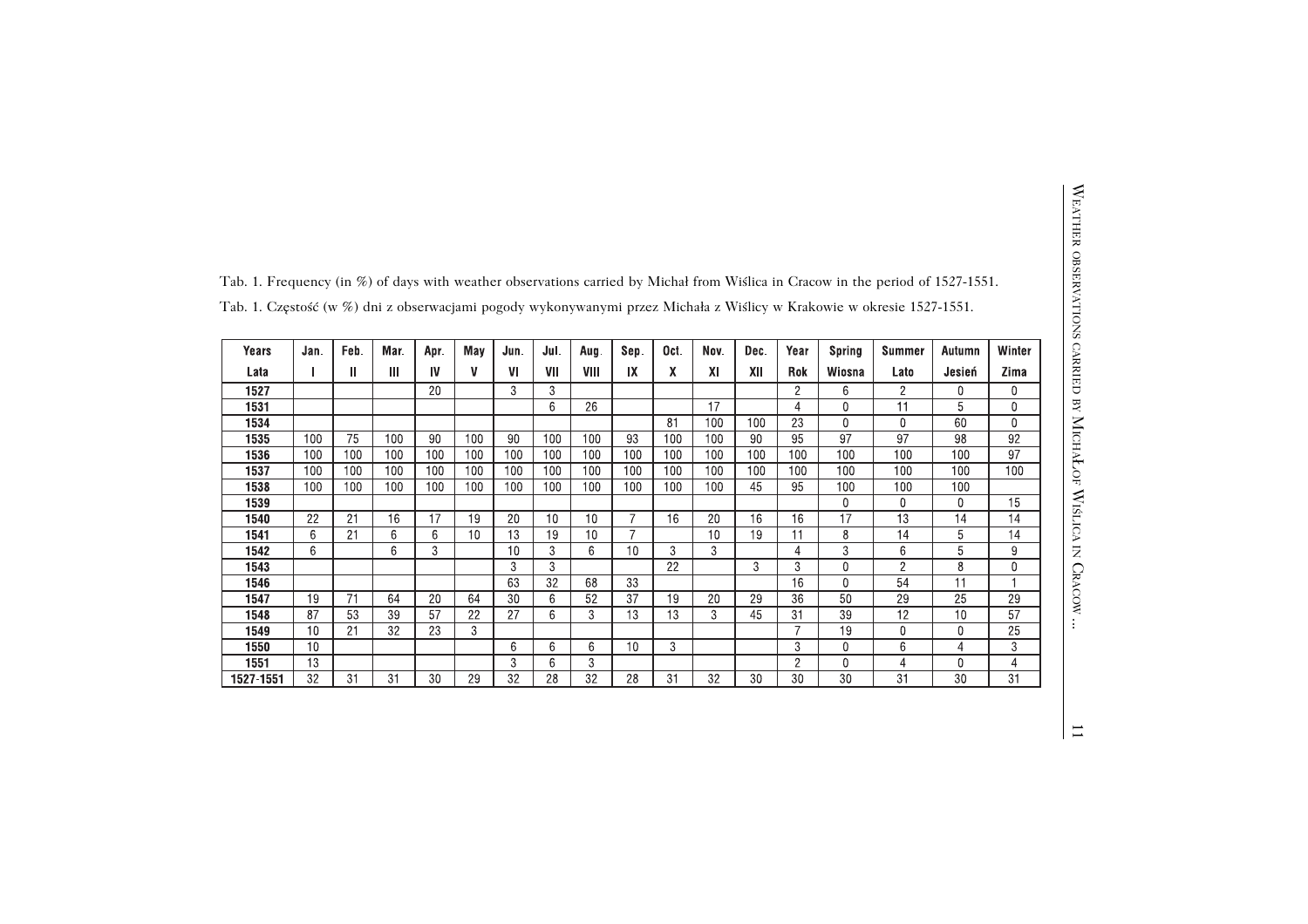|                                                                                                  |             | Tab. 2. Monthly numbers of characteristic days in Cracow in the period of 1535-38. |                |                 |                |                 |                  |                  |                 |                         |                |                           |                |                 |
|--------------------------------------------------------------------------------------------------|-------------|------------------------------------------------------------------------------------|----------------|-----------------|----------------|-----------------|------------------|------------------|-----------------|-------------------------|----------------|---------------------------|----------------|-----------------|
| Tab. 2. Liczby dni charakterystycznych w Krakowie w poszczególnych miesiącach w okresie 1535-38. |             |                                                                                    |                |                 |                |                 |                  |                  |                 |                         |                |                           |                |                 |
| Days with:                                                                                       | Years       | Jan                                                                                | Feb            | Mar             | Apr            | May             | Jun              | Jul              | Aug             | Sep                     | <b>Oct</b>     | <b>Nov</b>                | <b>Dec</b>     | <b>Sum</b>      |
| Dni:                                                                                             | Lata        | П                                                                                  | Ш              | Ш               | IV             | V               | VI               | VII              | VIII            | $\mathsf{I} \mathsf{X}$ | X.             | $\boldsymbol{\mathsf{X}}$ | XII            | <b>Suma</b>     |
| frost                                                                                            | 1535        | 20                                                                                 | 14             | 15              |                | $\overline{1}$  |                  |                  |                 |                         |                |                           | 17             | 67              |
| z mrozem                                                                                         | 1536        | 11                                                                                 | 26             |                 |                |                 |                  |                  |                 |                         |                | 5                         | 21             | 63              |
|                                                                                                  | 1537        | 13                                                                                 | 9              |                 |                |                 |                  |                  |                 |                         |                | $\overline{7}$            | 14             | 43              |
|                                                                                                  | 1538        | 15                                                                                 | 10             | 15              |                |                 |                  |                  |                 |                         |                | $\overline{4}$            | 3              | $\overline{47}$ |
|                                                                                                  | mean<br>śr. | 14,7                                                                               | 14,7           | 7,5             |                | 0,25            |                  |                  |                 |                         |                | $\overline{4}$            | 13,7           | 55              |
| precipitation                                                                                    | 1535        | $\overline{7}$                                                                     | 5              | 11              | 8              | $\overline{7}$  | 14               | 14               | 11              | 11                      | 9              | $\overline{7}$            | 10             | 114             |
| z opadem                                                                                         | 1536        | $\overline{7}$                                                                     | $\overline{3}$ | $\overline{11}$ | $\overline{4}$ | 9               | 13               | 9                | $\overline{14}$ | $\overline{11}$         | 6              | $\overline{2}$            | 3              | 92              |
|                                                                                                  | 1537        | 10                                                                                 | 10             | 19              | 13             | 16              | 11               | 10               | 9               | 8                       | 9              | 10                        | 10             | 135             |
|                                                                                                  | 1538        | 6                                                                                  | 6              |                 | 8              | 8               | 4                | 11               | 11              | 12                      | 11             | $\overline{4}$            |                | 82              |
|                                                                                                  | mean        | 7,5                                                                                | 6              | 10,5            | 8,2            | 10              | 10,5             | 11               | 11,2            | 10,5                    | 8,7            | 5,7                       | 5,7            | 105,7           |
|                                                                                                  | śr.         |                                                                                    |                |                 |                |                 |                  |                  |                 |                         |                |                           |                |                 |
| wind                                                                                             | 1535        | 6                                                                                  | $\overline{4}$ | 15              | 23             | 24              | 22               | 18               | 15              | 11                      | 11             | 8                         | 13             | 180             |
| z wiatrem                                                                                        | 1536        | $\overline{7}$                                                                     | $\overline{7}$ | 17              | 14             | $\overline{27}$ | 19               | 17               | $\overline{15}$ | 17                      | 20             | $\overline{7}$            | 5              | 172             |
|                                                                                                  | 1537        | 6                                                                                  | $\overline{4}$ | 12              | 18             | 12              | 12               | 18               | 15              | 13                      | $\overline{7}$ | 8                         | $\overline{2}$ | 127             |
|                                                                                                  | 1538        | 3                                                                                  | 5              | 9               | 13             | 16              | 10               | 12               | 13              | 9                       | 6              | 6                         |                | 102             |
|                                                                                                  | mean<br>śr. | $\overline{5,5}$                                                                   | 5              | 13,2            | 17             | 19,7            | 15,7             | 16,2             | 14,5            | 12,5                    | 11             | 7,2                       | 5              | 145,2           |
| thunderstorm                                                                                     | 1535        |                                                                                    |                |                 | 1              | 5               | $\overline{4}$   | 11               | 3               | 6                       | 8              |                           |                | 38              |
| z burzą                                                                                          | 1536        |                                                                                    |                |                 | $\mathbf{1}$   | 5               | $\overline{c}$   | 3                | 6               | 3                       |                |                           |                | 20              |
|                                                                                                  | 1537        |                                                                                    |                |                 |                | $\overline{4}$  | 9                | $\overline{3}$   | 9               |                         |                |                           |                | 25              |
|                                                                                                  | 1538        |                                                                                    |                |                 | $\overline{c}$ | 6               | $\overline{7}$   | $\overline{2}$   | $\overline{c}$  |                         |                | $\overline{1}$            |                | 21              |
|                                                                                                  | mean<br>śr. |                                                                                    |                |                 | $\blacksquare$ | $5\phantom{.0}$ | $\overline{5,5}$ | $\overline{4,7}$ | 5               | 2,5                     | $2^{\circ}$    | 0,25                      |                | 26              |
| clear days                                                                                       | 1535        | 15                                                                                 | 6              | 16              | 18             | 22              | 16               | 19               | 21              | 21                      | 17             | 13                        | 10             | 196             |
| pogodne                                                                                          | 1536        | 6                                                                                  | 23             | 5               | 9              | 23              | 8                | 24               | 20              | 12                      | 16             | 12                        | 14             | 172             |
|                                                                                                  | 1537        | 3                                                                                  | 11             | 10              | 15             | 16              | $20\,$           | 15               | 20              | 15                      | 19             | 9                         | 5              | 158             |
|                                                                                                  | 1538        | 13                                                                                 | 8              | 18              | 24             | 23              | 12               |                  | 16              | 16                      | 11             | 10                        |                | 153             |
|                                                                                                  | mean<br>śr. | 9,25                                                                               | 12             | 12.2            | 16,5           | 21              | 14               | 14,7             | 19.2            | 16                      | 15.7           | 11                        | 7,5            | 169,7           |

12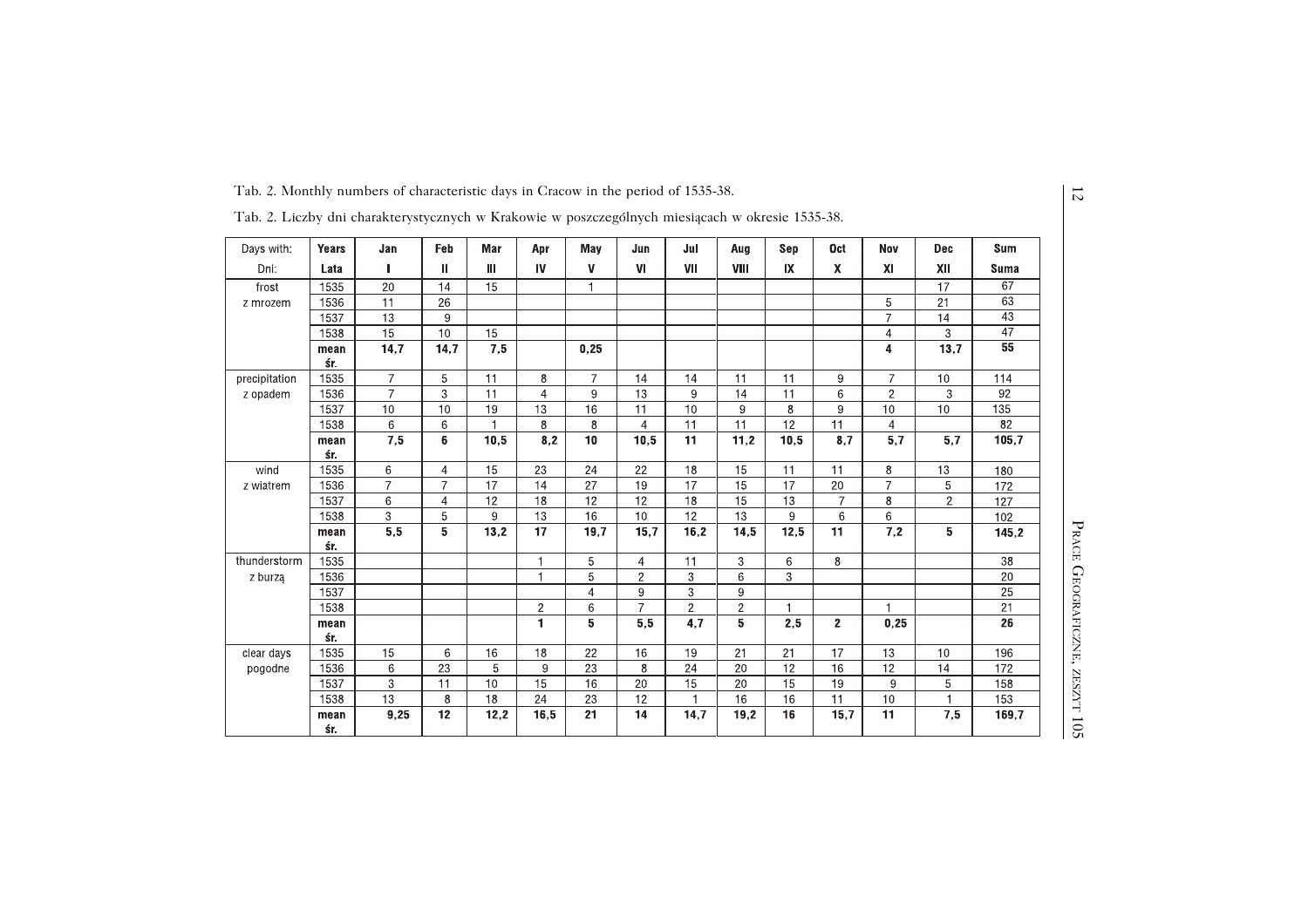Tab. 3. Mean seasonal numbers of characteristic days for Cracow in the period of 1535−38 and in multi-annual observational periods in the 20<sup>th</sup> century.

Tab. 3. Średnie liczby dni charakterystycznych dla pór roku w Krakowie w latach 1535−38 i w wieloletnich okresach obserwacyjnych w XX wieku.

| Days with:    | <b>Period</b> | <b>Spring</b> | <b>Summer</b>    | <b>Autumn</b> | <b>Winter</b> |
|---------------|---------------|---------------|------------------|---------------|---------------|
| Dni:          | <b>Okres</b>  | <b>Wiosna</b> | Lato             | Jesień        | Zima          |
| frost         | 1535-38       | 7,7           | 0                |               | 43,1          |
| z mrozem      | 1950-95       | 4,2           | 0                | 2,6           | 30,5          |
| precipitation | 1535-38       | 28,7          | 32,7             | 24,9          | 19,2          |
| z opadem      | 1950-95       | 26,8          | 31,1             | 24,3          | 26,6          |
| clear days    | 1535-38       | 49,7          | 47,9             | 42,7          | 28,7          |
| pogodne       | 1950-95       | 9,8           | 11,6             | 9,9           | 6,2           |
| thunderstorm  | 1535-38       | 6             | 15,2             | 4,7           |               |
| z burza       | 1961-95       | 6,2           | 15 <sub>15</sub> | 2,1           | 0,5           |

the yearly course. The largest differences between both periods are observed for cloudiness in all seasons and for all indices in autumn. The variability of all the phenomena was larger in the period of 1535-38 than in the 20<sup>th</sup> century. This is in accordance with the results of Pfister (1980, 1992) for the climate of Switzerland in the period of 1525−1863 (Little Ice Age). The comparison with the period of 1861− 1965 showed that winter and spring months were colder and drier, while the climate of summer months was nearly the same. Also climate variability was greater. The  $16<sup>th</sup>$  century notes may not be used for direct and detailed comparison with the  $20<sup>th</sup>$ century data, as the difference in quality is too large. Nevertheless the notes let us obtain a general image of weather and climate conditions at that time and let us evaluate the climate variability and severity.

## **3. Comparison of the weather notes carried by Michał of Wiślica and Marcin Biem**

Michał of Wiślica was one of the professors of the Academy of Cracow who carried weather notes. The most important observer was Marcin Biem and his notes are treated as a basis. Therefore it is useful to compare the notes of both scholars and this can be done for the years 1537 and 1538 when both of them noted the state of the weather in parallel. Table 4 shows the notes deciphered from 16<sup>th</sup> century astronomical calendars, made by M. Biem (Gauricus 1533) and Michał of Wiślica (Stoeffler, Pflaum 1513, 1531; Pitatus 1544). Both of them used simple Latin expressions, describing generally the most important weather features of a certain day. Michał of Wiślica paid more attention to the wind and noted that phenomenon more carefully than Marcin Biem. Therefore the number of days with wind is much higher for every year and season, which can be seen in Table 5. Also for other types of characteristic days the values noted by Michał of Wiślica are higher, which proves that he used quite detailed descriptions while M.Biem noted only the most important weather features.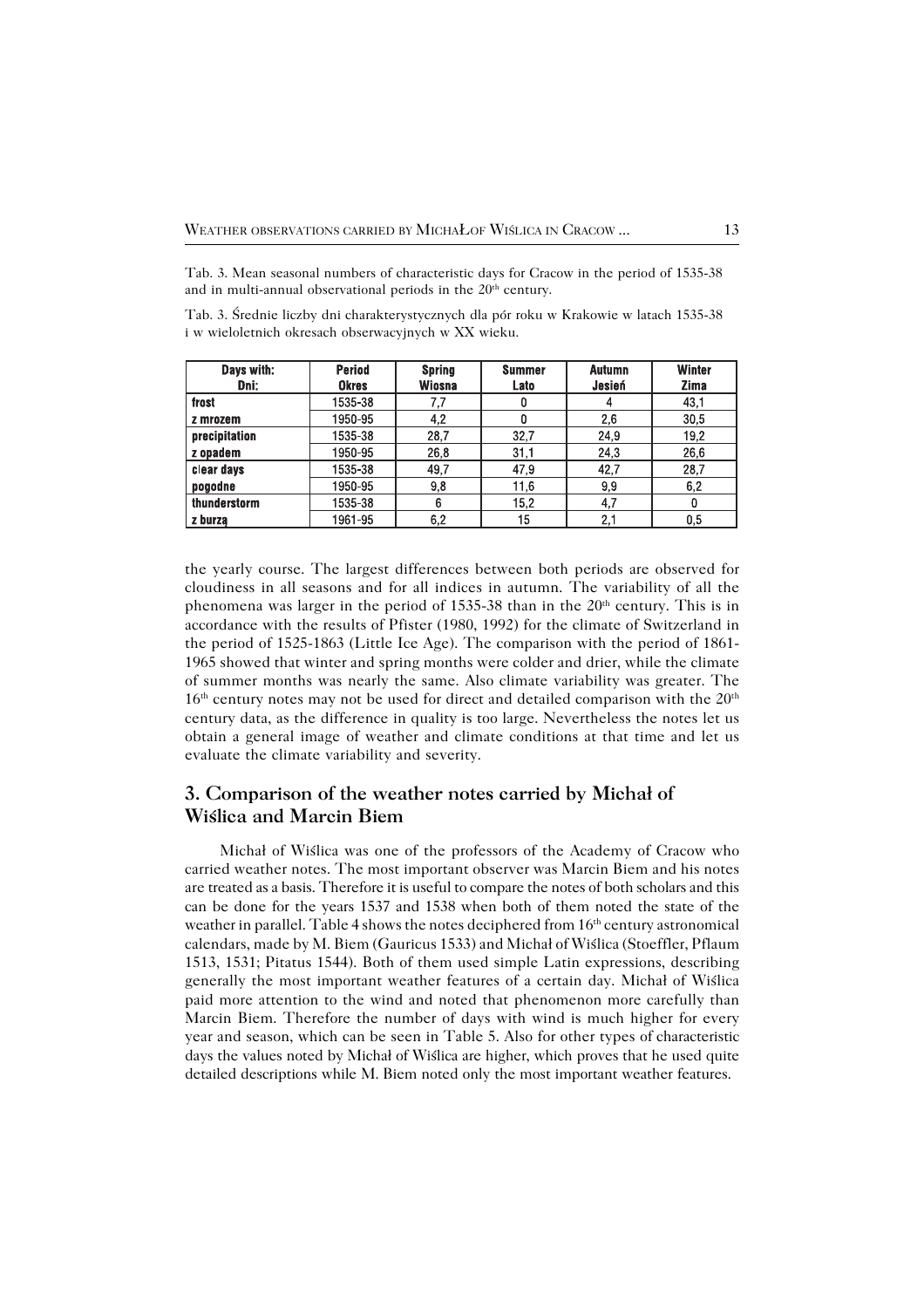Tab. 4. Examples of the original weather notes of Marcin Biem and Michał of Wiślica (in Latin) for Cracow, May 1537, deciphered from the astronomical calendars (Jagiellonian University Library), in Julian (1) and Gregorian (2) calendar.

Tab. 4. Przykłady oryginalnych notatek o pogodzie sporządzonych przez Marcina Biema i Michała z Wiślicy po łacinie w Krakowie w maju 1537, odczytane z kalendarzy astronomicznych (Biblioteka Jagiellońska), według kalendarza juliańskiego (1) i gregoriańskiego (2).

| 1        | $\overline{2}$ | <b>Marcin Biem's notes</b><br>Notatki Marcina Biema                                                      | Michał from Wiślica notes<br>Notatki Michała z Wiślicy                                   |
|----------|----------------|----------------------------------------------------------------------------------------------------------|------------------------------------------------------------------------------------------|
| 21 April | 1 May          | instabilis nubilosa erumpente<br>claritate circa meridiem tonitru cum<br>pluvia deinde serenitas         |                                                                                          |
| 22 April | 2 May          | tonitru cum nocturna (?) pluvia                                                                          | serenitas pulchra ventulo flante                                                         |
| 23 April | 3 May          | mutativi partim clari                                                                                    | serena, nubeculis decurrentibus et vento<br>flante                                       |
| 24 April | 4 May          | grando, mutativi partim clari                                                                            | instabilis, mane serena, circa meridiem pluit<br>cum vento deinde serenitas              |
| 25 April | 5 May          | serena, nubeculis decurrentibus et<br>pluit parum circa meridiem, mutativi<br>partim clari               |                                                                                          |
| 26 April | 6 May          | nubilositas, erumpente claritate<br>nocte sequenti pluit                                                 |                                                                                          |
| 27 April | 7 May          | pluvia parva                                                                                             | nubilositas, erumpente claritate nocte<br>sequenti pluit nubilosa, vento flante          |
| 28 April | 8 May          | turbida mane a meridie clara                                                                             | nubilosa a meridie serenitas vento flante                                                |
| 29 April | 9 May          | in Ilkus grando magnus caligiosa<br>mane post clara                                                      | instabilis, nubilosa erumpente claritate,<br>circa meridiem ventus fortis et pluit parum |
| 30 April | 10 May         | mutativa                                                                                                 |                                                                                          |
| 1 May    | 11 May         | mutativi partim clari partim pluvia                                                                      | instabilis, nubilosa erumpente claritate et<br>plui parum per vices                      |
| 2 May    | 12 May         | mutativi partim clari partim pluvia,<br>pluvia de nocte                                                  | similis precedenti                                                                       |
| 3 May    | 13 May         | serena circa meridiem pluit per<br>modum tempestatis et ventorum,<br>mutativi partim clari partim pluvia |                                                                                          |
| 4 May    | 14 May         | clara                                                                                                    | serena, pulit circa meridiem                                                             |
| 5 May    | 15 May         | mutativi cum pluvia                                                                                      | serena post meridiem tempestas cum<br>tonitruis et ventis ac imbrium impetu<br>transiit  |

# **4. Cracow weather notes and EURO−CLIMHIST**

EURO−CLIMHIST is an international research programme organised to reconstruct the climate of Europe in the pre−instrumental period. It is co−ordinated by Ch. Pfister from Bern University, Switzerland. As the data from Cracow are unique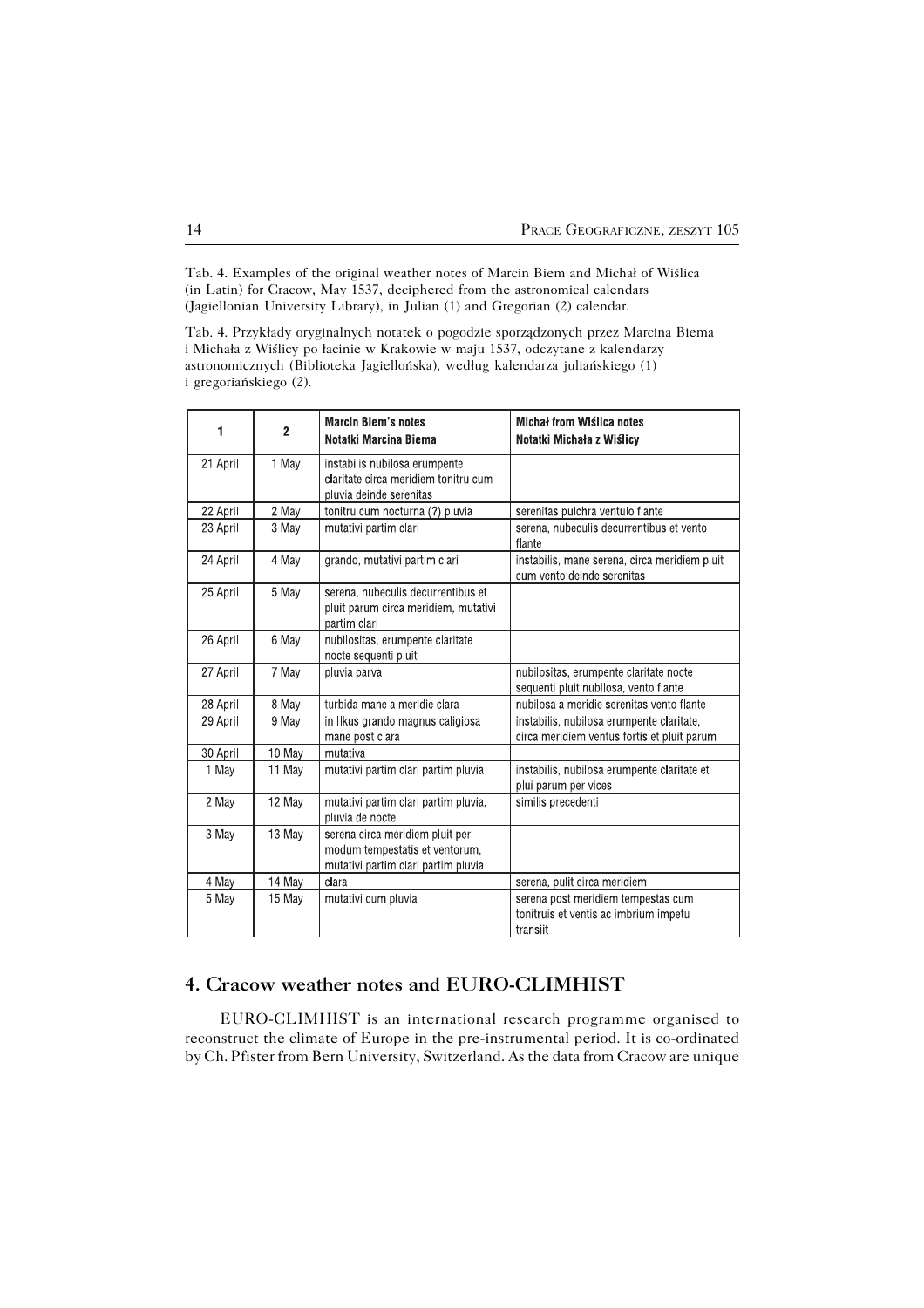Tab. 5. The comparison of yearly numbers of characteristic days in 1537 and 1538 in Cracow according to the notes of Michał of Wiślica (1) and Marcin Biem (2).

Tab. 5. Porównanie rocznej liczby dni charakterystycznych w latach 1537 i 1538 w Krakowie według zapisków Michała z Wiślicy (1) i Marcina Biema (2).

| Days with:<br>Dni: | <b>Observers</b><br><b>Obserwator</b> | 1537 | 1538 |
|--------------------|---------------------------------------|------|------|
| frost              |                                       | 43   | 47   |
| z mrozem           | 2                                     | 32   | 38   |
| precipitation      |                                       | 135  | 82   |
| z opadem           | 2                                     | 121  | 85   |
| clear days         |                                       | 158  | 153  |
| pogodne            | 2                                     | 113  | 99   |
| wind               |                                       | 127  | 102  |
| z wiatrem          | 2                                     | 38   | 39   |
| thunderstorm       |                                       | 25   | 21   |
| z burzą            | 2                                     | 10   | 8    |

on aglobal scale (Limanówka 1996), especially for the time resolution (daily observations), it was coded and implemented to the data base of EURO−CLIMHIST. Biem's notes were mainly used, but they were completed with the notes of other professors of the Academy. Also the two years of observations made by Michał of Wiślica (1537 and 1538) were used to reconstruct the climate of Europe in the  $16<sup>th</sup>$ century. The results are to be published soon.

*Translated by Anita Bokwa*

#### **References**

- Gauricus L., 1533, *Ephemerides (1534−1551)*, Wenecja (Jagiellonian University Library call− number/sygnatura Biblioteki Jagiellońskiej: BJ. Cim. 5521).
- *Historia nauki polskiej*, 1974, B. Suchodolski (red.), Wyd. PAN, Zakład Narodowy im. Ossolińskich, Wrocław, VI, 1−419.
- Limanówka D., 1996, *Daily weather observations in Cracow in the 16th century*, Zesz. Nauk. UJ, 102, 503−508.
- Pfister C., 1980, *Klimaschwankungen und Witterungsverhaltnisse im schweizerischen Mittelland und Alpenvorland zur Zeit des "Little Ice Age", Die Aussage der historischen Quellen*, [w:] Das Klima, Analysen und Modelle, Geschichte und Zukunft, Springer Verlag, Berlin, Heidelberg, New York.
- Pfister C., 1992, Five centuries of the Little Ice Age climate in Western Europe, Proceedings of the International Symposium on the Little Ice Age Climate, Tokyo, 208−212.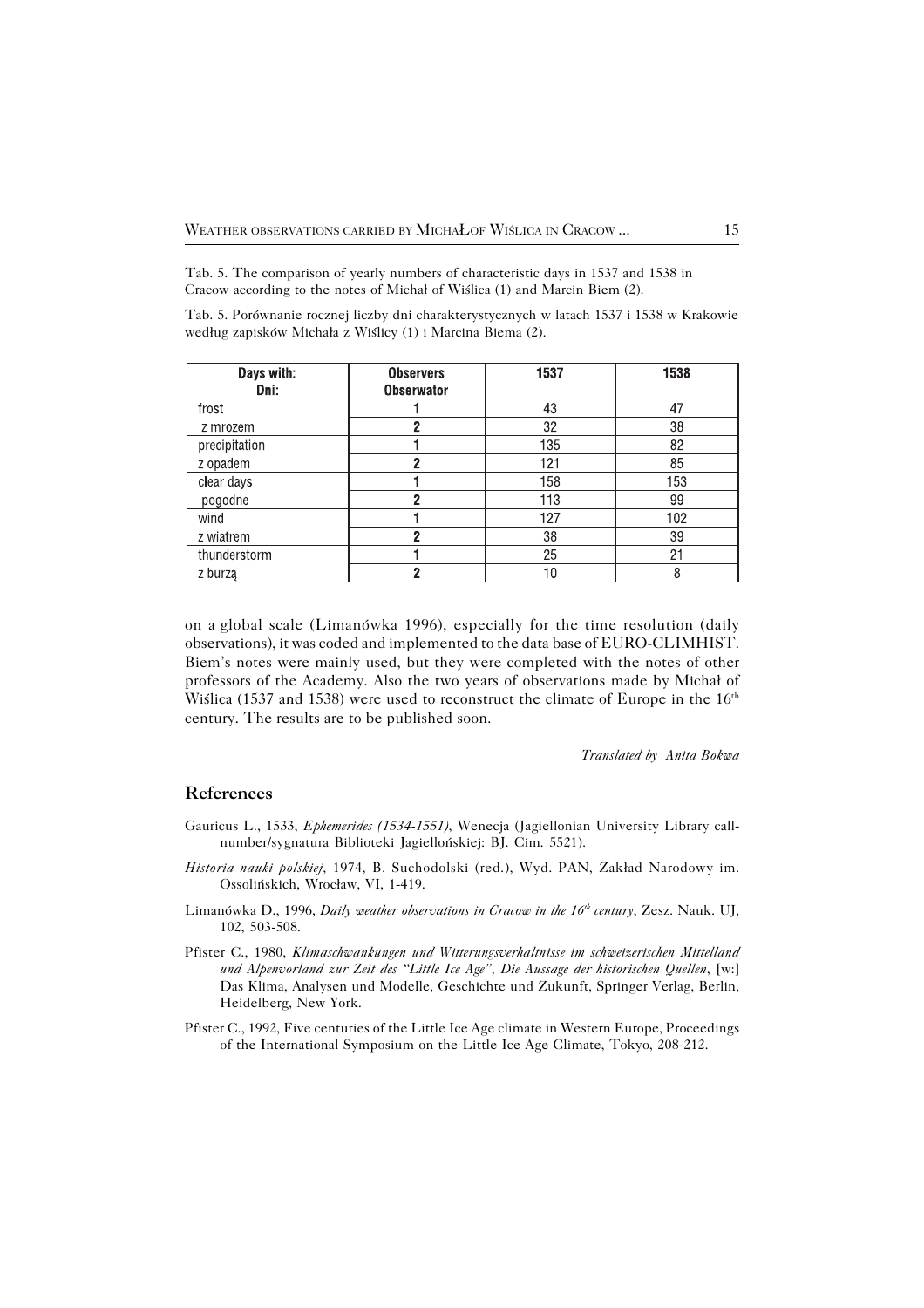- Pitatus P., 1544, *Almanach nova (1544−1556)*, Tübingen (Jagiellonian University Library call− number/sygnatura Biblioteki Jagiellońskiej: BJ. Cim. 5528).
- Stoeffler J., Pflaum J., 1513, *Almanach nova (1513−1531)*, Wenecja (Jagiellonian University Library call−number/sygnatura Biblioteki Jagiellońskiej: BJ. Cim. 5526).
- Stoeffler J., Pflaum J., 1531, *Ephemeridum opus 1532−1551*, Tübingen (Jagiellonian University Library call−number/sygnatura Biblioteki Jagiellońskiej: BJ. Cim. 5527).

## **Obserwacje pogody prowadzone przez Michała z Wiślicy w Krakowie w latach 1527−1551**

#### **Streszczenie**

Michał z Wiślicy, nazywany też Michałem Wiśliczką, żył w latach ok. 1499− 1575 i był profesorem Akademii Krakowskiej (dziś: Uniwersytet Jagielloński). Ukończył studia astrologiczne i teologiczne, w latach 1531−40 prowadził katedrę astrologii, w1574r. otrzymał kanonię katedralną krakowską (*Historia nauki polskiej* 1974). W latach 1527−1551 idąc za przykładem Marcina Biema prowadził codzienne zapiski o pogodzie na stronach drukowanych wcześniej kalendarzy astronomicznych (Limanówka 1996). Częstość notatek była zmienna (Tab. 1) i tylko dla czterech lat 1535−38 zapiski są wystarczająco kompletne, aby poddać je dalszej analizie. Obserwacje prowadzone były bez użycia jakichkolwiek przyrządów, stąd też jedynymi wskaźnikami możliwymi do odtworzenia okazały się miesięczne liczby dni charakterystycznych (Tab. 2). Liczba dni z mrozem w zimie malała od 54 zimą 1535/ 36 do 39 w zimie 1537/38. Roczna liczba dni z opadem wahała się od 82 w 1538 r. do 135 w 1537 r. Roczna liczba dni pogodnych malała stopniowo od 196 w 1535 r. do 153 w 1538 r., podobnie jak liczba dni z wiatrem: od 180 w 1535 r. do 102 w 1538 r. Porównanie średnich wartości wskaźników dla pór roku z okresu 1535−38 zwieloletnimi średnimi wartościami z XX wieku (Tab. 3) wykazało, że zimy w tych 4 latach były mroźniejsze i dłuższe, najwięcej dni z opadem w obu okresach występowało latem, w latach 1535−38 w każdej porze roku notowano znacznie więcej dni pogodnych, zaś liczba dni z burzą prawie się nie zmieniła. Tabela4 pozwala porównać odczytane notatki Marcina Biema (Gauricus 1533) i Michała z Wiślicy (Stoeffler, Pflaum 1513, 1531; Pitatus 1544). Michał z Wiślicy był dokładniejszym obserwatorem niż Marcin Biem, co widać w zestawieniu obserwacji z lat 1537−38 (Tab.5), np. notował każde wystąpienie wiatru a nie tylko silny wiatr. Obserwacje Marcina Biema stanowią najważniejszą część wszystkich obserwacji pogody wykonanych wKrakowie przez profesorów Akademii, gdyż prowadzone były wróżnych okresach pierwszej połowy XVI wieku. Zapiski Michała z Wiślicy posłużyły do uzupełnienia zapisków Biema za lata 1535−36 i zostały włączone do bazy danych międzynarodowego programu badawczego EURO−CLIMHIST. Program ten ma na celu odtworzenie warunków klimatycznych Europy w okresie przed badaniami